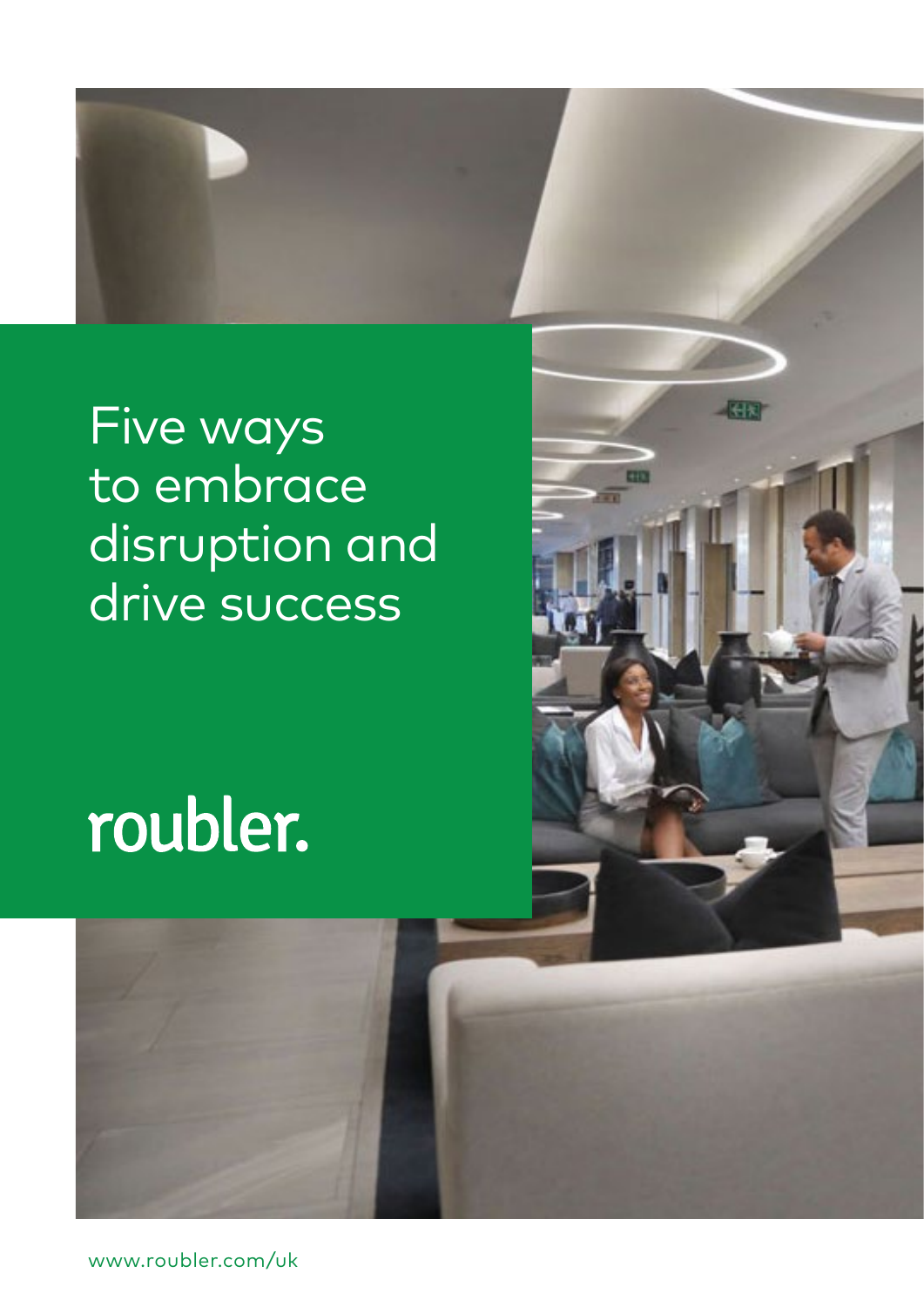# A true disruptor in the hospitality industry



#### **The Capital Hotels & Apartments**

The Capital Hotels & Apartments (The Capital Hotels) is the fastest growing hotel group in South Africa, disrupting the market in the apart-hotel sector. Offering guests and residents luxury and flexibility at affordable prices, the group has grown exponentially since their inception in 2008.

With a network of hotels and apartments across South Africa and an expanding workforce, The Capital Hotels team take a disruptive approach to their processes, helping restore the hospitality industry back to it's original purpose – putting people first and providing incredible service.

In this guide, The Capital Hotels Chief People Officer, John Skelton, shares his insights into disrupting the hospitality industry and how technology has enabled an agile approach.

*"It's impossible to adjust to the demands of tomorrow, when you're using yesterday's technology."*

*John Skelton, Chief People Officer, The Capital Hotels & Apartments*

#### **Why disruption, agile thinking, and technology go hand-in-hand**

John Skelton knows a thing or two about disrupting the hospitality industry. As the Chief People Officer at The Capital Hotels, John is an expert in managing and scaling agile teams to help drive success.

Since John joined the business in 2016, The Capital Hotels team has grown to more than 650 employees in 9+ locations across South Africa.

Technology has been intrinsic to their ability to take an agile and disruptive approach. It means they can respond quickly to changing workforce demands, and helps empower their team with the information they need to perform.



# Embrace positive disruption in your day-to-day

#### **4. Share each other's success**

Even the biggest achievements can seem underwhelming when they are not acknowledged. John is adamant about making recognition a priority and rewarding those who make disruption possible.

Sharing your success as a team cultivates a culture of high performance and provides clarity around vision. When your team understands exactly how they're contributing towards the bigger picture, they feel a sense of purpose – and that's when engagement and motivation truly soars.

#### **5. Invest in an agile workforce solution**

John points out how difficult it is to ensure your business adapts to ever-changing demands, if you're still relying on yesterday's technology.

With so much unpredictability in the industry, businesses need to be able galvanise their workforce with exceptional speed. Technology plays a key role, enabling businesses to rosters at the click of a button and notify staff of upcoming shifts automatically.

Investing in a solution provider that lives and breathes agile performance is essential, as is their ability to embrace the fluidity and fluctuating demands of the hospitality industry.

The Capital Hotels team chooses Roubler's workforce management software to help them scale the business and remain agile in a constantlychanging world.



#### **1. Empower your team**

Allowing employees to take responsibility and think for themselves will help them feel not only empowered and engaged, but also respected.

According to John, making your staff accountable for specific tasks and responsibilities can lead to fluidity throughout your entire workforce, as everyone knows what's required of them at any given time.

#### **2. Incentivise entrepreneurial thinking**

John explains that promoting an entrepreneurial mindset throughout your business can encourage the more "traditional" thinkers to move outside the box – helping you gain competitive edge.

Leaders should create structures to support new ideas and autonomous thinking from all emloyees and inspire them to challenge the norm.

#### **3. Leave your ego at the door**

In an ego-driven world, it's all too easy for employees – and leaders – to lose themselves in the pursuit of personal ambitions.

Learn to say "no" to opportunities that don't align with overarching business goals, as appealing as they might seem at the time.

As John says, it's all too easy to chase headlines and to emphasise vanity metrics over strategies that will truly drive growth and success.

It's important to carefully consider whether certain strategies, actions and processes will benefit business as a whole in the long-term.